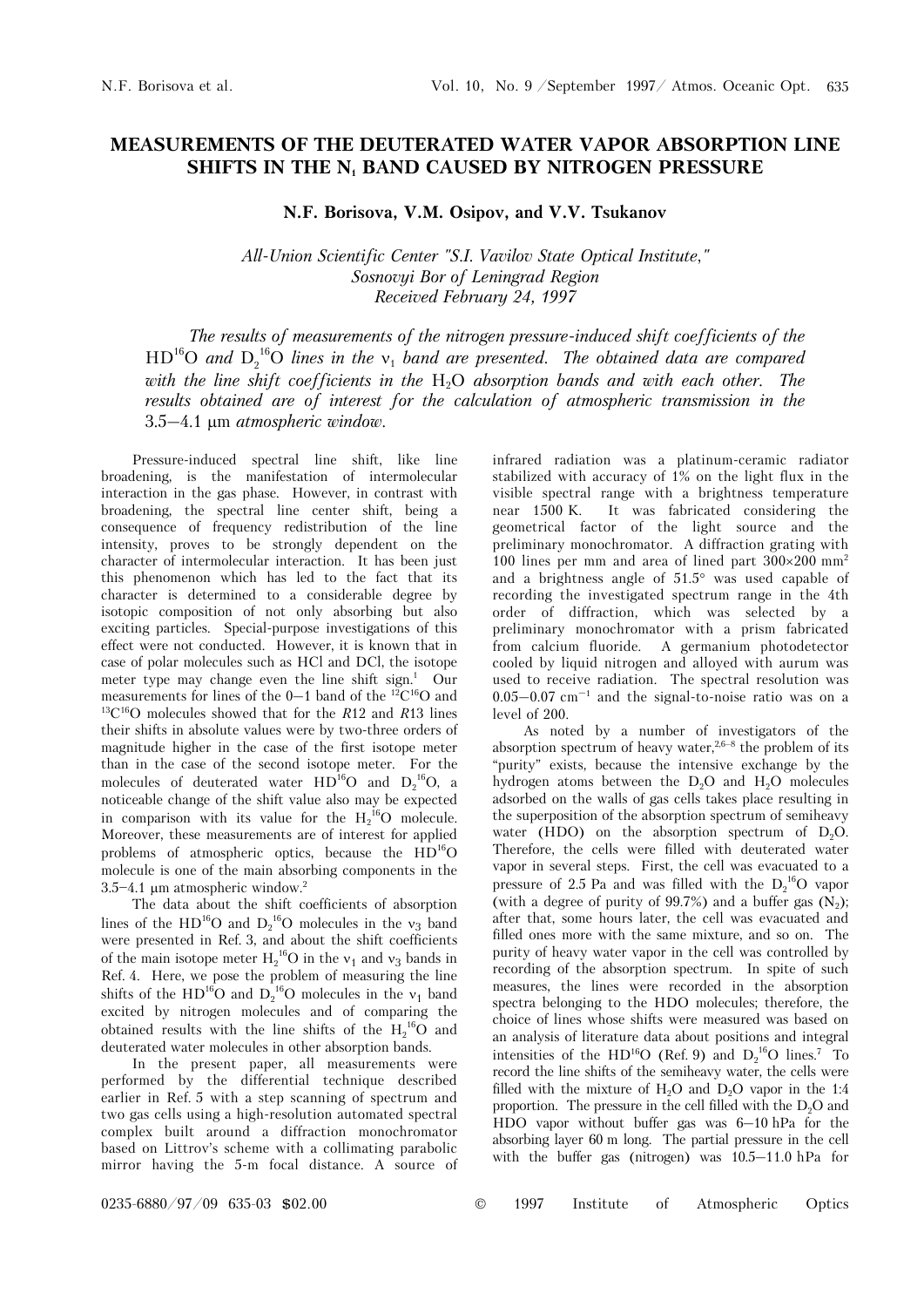lengths of the absorbing layer of 4 and 8 m and total pressure of mixture between 1000–1040 hPa.

The results of measurements of the absorption line shifts of the deuterated water vapor in the  $v_1$  band induced by the nitrogen pressure are given in Table I.

*TABLE I. Coefficients of shifts of the* HD16O *and*  $D_2$ <sup>16</sup>O *absorption lines in the*  $v_1$  *band.* 

| Molecule              | Position of line<br>center, $cm^{-1}$ |     | Transition | Shift coefficient,<br>$cm^{-1}$ at m <sup>-1</sup> |
|-----------------------|---------------------------------------|-----|------------|----------------------------------------------------|
| $D_2$ <sup>16</sup> O | 2500.268                              | 616 | 725        | $-$ (0.015 $\pm$ 0.002)                            |
|                       | 2512.297                              | 542 | 651        | $-$ (0.004 $\pm$ 0.002)                            |
|                       |                                       | 541 | 652        |                                                    |
|                       | 2520.279                              | 633 | 744 -      | $-$ (0.005 $\pm$ 0.001)                            |
|                       | 2525.496                              | 440 | 551        | $-(0.003 \pm 0.001)$                               |
|                       |                                       | 441 | 550        |                                                    |
|                       | 2531.573                              | 532 |            | $643 - (0.019 \pm 0.009)$                          |
|                       | 2595.203                              | 606 | 717        | $-$ (0.015 $\pm$ 0.001)                            |
|                       | 2532.547                              | 202 | 313        | $+$ (0.007 $\pm$ 0.002)                            |
| $HD^{16}O$            | 2546.992                              | 927 |            | $1028 - (0.008 \pm 0.002)$                         |
|                       | 2562.298                              | 918 |            | $1019 + (0.004 \pm 0.001)$                         |
|                       | 2644.465                              | 423 | 524        | $-$ (0.015 $\pm$ 0.002)                            |
|                       | 2675.195                              | 220 | 321        | $-$ (0.000 $\pm$ 0.001)                            |

The comparison of these results with the available literature data demonstrates the following. First, only two positive shifts were recorded for the line transitions 202–313 of  $D_2^{16}O$  and 918–1019 of HD<sup>16</sup>O. Second, the abnormally large absolute values of shifts of line transitions 616–725, 532–643, and 606–717 of  $D_2^{\ 16}O$ and  $423-524$  of  $HD<sup>16</sup>O$  have engaged our attention. They are close to line shifts belonging to composite and overtone absorption bands of the  $H_2^{16}O$  molecule in visible and near-infrared spectral ranges.<sup>10–11</sup> Thus, for the 532–633 line of the  $v_1 + 3v_3$  band of  $H_2^{16}O$  the shift coefficient was  $-0.017$  cm<sup>-1</sup>·atm<sup>-1</sup> (see Ref. 10), that is, very close to the value of the shift coefficient for the 532–643 line of  $D_2^{\ 16}O$  found by us and equal to  $-0.019 \pm 0.009$  cm<sup>-1</sup>·atm<sup>-1</sup>. It should be noted that in the  $v_2$  band of  $H_2^{16}O$ , the shift coefficient of the 542–633 line had the opposite sign and was  $0.002 \text{ cm}^{-1} \cdot \text{atm}^{-1}$  (see Ref. 10).

The value of the line shift coefficient for the 927–1028 transition of HD16O was close to the corresponding value for the same transition in the  $v_3$ band of  $D_2O$  (-0.005±0.002 cm<sup>-1</sup>·atm<sup>-1</sup>, see Ref. 3). The doublet line shift coefficient (542–651 and 541–652) of  $D_2^{16}$ O also was close to the value for the transition line  $523-624$  of HD<sup>16</sup>O (0.005±0.001 cm<sup>-1</sup>·atm<sup>-1</sup>, see Ref. 3), but markedly increased its value for the transmission line 532–633 of  $D_2^{16}O$  with the same principal quantum numbers  $(-0.0018 \pm 0.0002 \text{ cm}^{-1} \cdot \text{atm}^{-1})$ , see Ref. 3).

The shift coefficient for doublet (440–551 and 441–550) of the  $D_2^{16}O$  molecule, according to our

measurements, was  $-0.003 \pm 0.001$  cm<sup>-1</sup>·atm<sup>-1</sup>. At the same time, for the transition lines 431–532 and 432–533 of the HD<sup>16</sup>O molecule it was  $0.0015 \pm 0.0002$ and  $-0.0008 \pm 0.0001$  cm<sup>-1</sup>·atm<sup>-1</sup>, respectively (see Ref. 3). And finally, for the transition  $542-651$  in the  $v_2$ band of  $H_2^{16}O$ , a theoretical shift value of  $-0.012$  cm<sup>-1</sup>⋅atm<sup>-1</sup> was reported in Ref. 10, which is by 3 orders of magnitude higher then our result for the doublet  $(542-651$  and  $541-652)$  in the  $v_1$  band of  $D_2^{16}O$ .

The observed pattern of absorption line shifts of water vapor including deuterated water was chaotic in character and gave us no change of observing the simple correlation between their values for various vibrationalrotational bands and isotope meters. It is seen, for example, that even for one and the same  $v_1$  band of the HD<sup>16</sup>O molecule the line shifts for molecule the line shifts for 927–1028 and 918–1019 transitions with identical principal rotational quantum numbers differ even in signs. In this case, the effect of isotopic molecular composition not only on the shift of vibrational frequency of transition (vibrational dephasing), but also on the character of the dependence of the absolute value of shift on the principal and secondary rotational quantum numbers may be expected, which is explained by the specific character of dynamics of inter- and intramolecular interactions. In case of collisions between water and nonpolar molecules, the full consideration is required of vibrational excitation and intramolecular forces (centrifugal distortion, anharmonic vibrations, resonances of various types, and so on). If various factors are taken into account, the shift coefficient, as was pointed out in Ref. 10, may vary by an order of magnitude and may change the sign.

In conclusion, we note that the shifts of the absorption lines of deuterated water vapor measured by us in the  $v_1$  band are of interest for solving the problem about the propagation of DF-laser radiation through the atmosphere, $2$  because in a number of cases the lasing frequencies are close to the centers of the corresponding absorption lines. This is true for the following lasing lines:

*P*<sub>2</sub>11 (2553.97 cm<sup>-1</sup>), *P*<sub>3</sub>7 (2570.51 cm<sup>-1</sup>), *P*<sub>3</sub>8 (2546.37 cm<sup>-1</sup>), *P*<sub>3</sub>10 (2596.61 cm<sup>-1</sup>), *P*<sub>4</sub>7 (2486.83 cm<sup>-1</sup>), *P*<sub>4</sub>9 (2439.29 cm<sup>-1</sup>).

## **REFERENCES**

1.H.Rabits, Ann. Rev. Phys. Chem. **25**, 155–177 (1974).

2. C.W. Bruce and A.V. Jelinek, Appl. Opt. **21**, 4101–4105 (1982).

3. V.M. Devi, D.C. Benner, H.A. Smith, and C.P. Rinsland, J. Mol. Spectrosc. **156**, No. 2, 507–511 (1992).

4. V.M. Devi, P.C. Benner, M.A. Smith, and C.P. Rinsland,

J. Mol. Spectrosc. **155**, No. 2, 333–342 (1992).

5. E.S. Bukova, Y.H. Osipov, and V.V. Tsukanov, Atm. Opt. **2**, 213–216 (1989).

6. W.S. Benedict, N. Gailar, and E.K. Plylar, J. Chem. Phys. **24**, 1139–1165 (1956).

7. N. Papineau, J.-M. Flaud, C. Camy-Peyret, and

G. Guelachvili, J. Mol. Spectrosc. 87, 219-232 (1981).